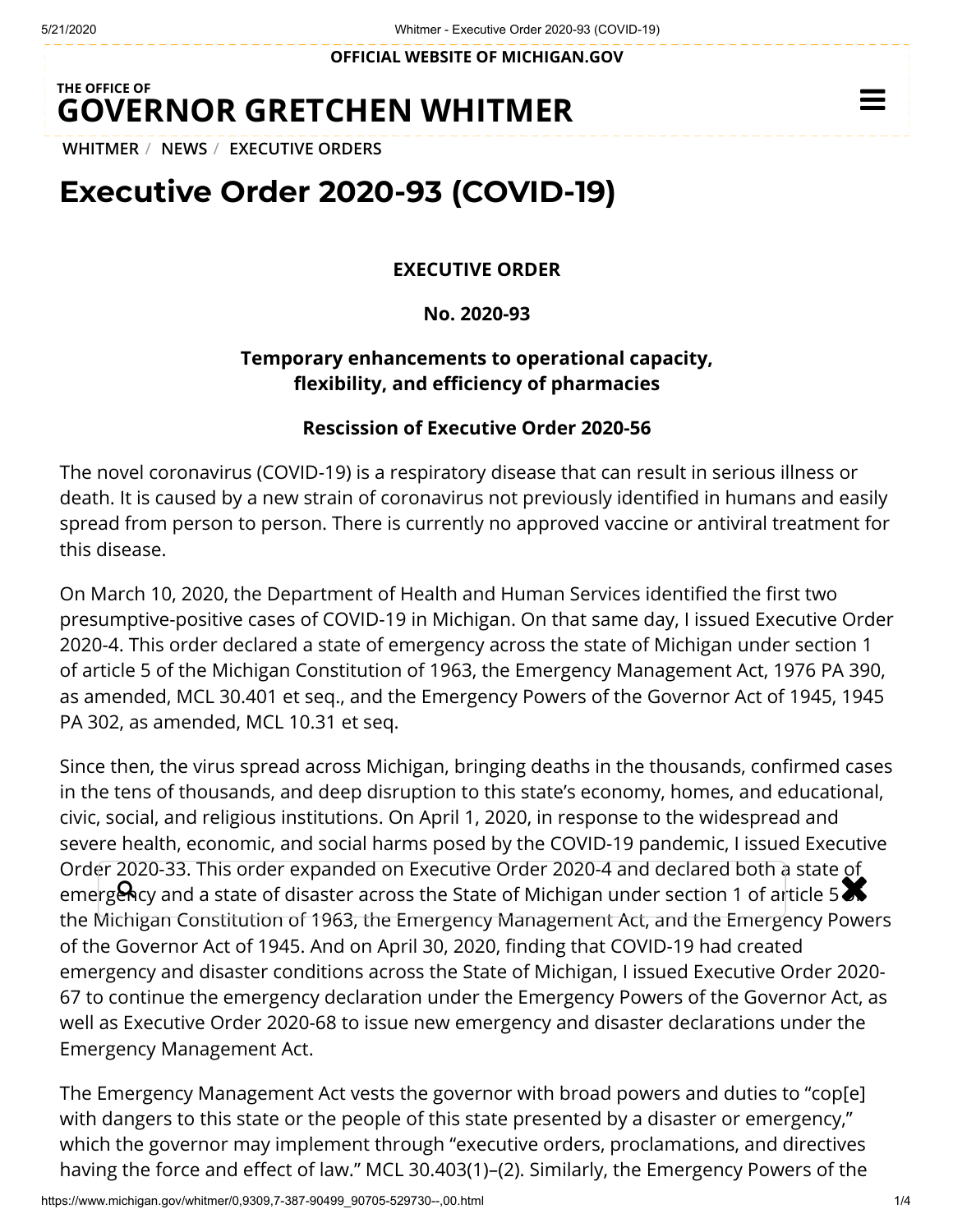Governor Act of 1945 provides that, after declaring a state of emergency, "the governor may promulgate reasonable orders, rules, and regulations as he or she considers necessary to protect life and property or to bring the emergency situation within the affected area under control." MCL 10.31(1).

To respond effectively to the urgent and steep demands created by this pandemic, the public requires increased access to therapeutic pharmaceuticals. Meeting this critical need requires swiftly but safely expanding access to pharmacy services. To that end, it is reasonable and necessary to provide temporary and limited relief from certain regulatory restrictions regarding pharmacies in order to enhance their operational capacity, flexibility, and efficiency.

Executive Order 2020-25 provided such relief. Executive Order 2020-56 extended its duration. This order extends its duration further, as it remains reasonable and necessary to suppress the spread of COVID-19 and protect the public health and safety of this state and its residents. With this order, Executive Order 2020-56 is rescinded.

Acting under the Michigan Constitution of 1963 and Michigan law, I order the following:

- 1. Pharmacists located in any county in this state may dispense emergency refills of up to a sixty (60) day supply of any non-controlled maintenance medication for residents of any county in this state if, in the pharmacist's professional judgment, failure to refill the prescription might interrupt the patient's ongoing care and have a significant adverse effect on the patient's well-being.
- 2. The following shall apply to all emergency refills dispensed under section 1 of this order:
	- a. The pharmacist must inform the patient that the prescription was refilled under section 1 of this order.
	- b. The pharmacist must inform the prescriber in writing within a reasonable period of time of any refills the pharmacist dispensed under section 1 of this order.
	- c. Prior to refilling a prescription under section 1 of this order, the pharmacist, clinic, or mobile pharmacy must make every reasonable effort to communicate with the prescriber regarding the refilling of the prescription. The pharmacist must make an
	- appropriate record of that effort, including the basis for proceeding under section 1<br>Q of this order. **Q** of this order.
		- d. A prescriber must not incur any criminal or civil liability or licensing disciplinary action as the result of a pharmacist refilling a prescription under section 1 of this order.
- 3. Pharmacists may temporarily operate a pharmacy in an area not designated on the pharmacy license, but they may not prepare sterile drug products beyond low-risk preparations, as defined by USP standards, for immediate inpatient administration in such temporary facilities.
- 4. Pharmacists may dispense and/or administer drugs as needed to treat COVID-19 pursuant to protocols established by the Centers for Disease Control and Prevention or the National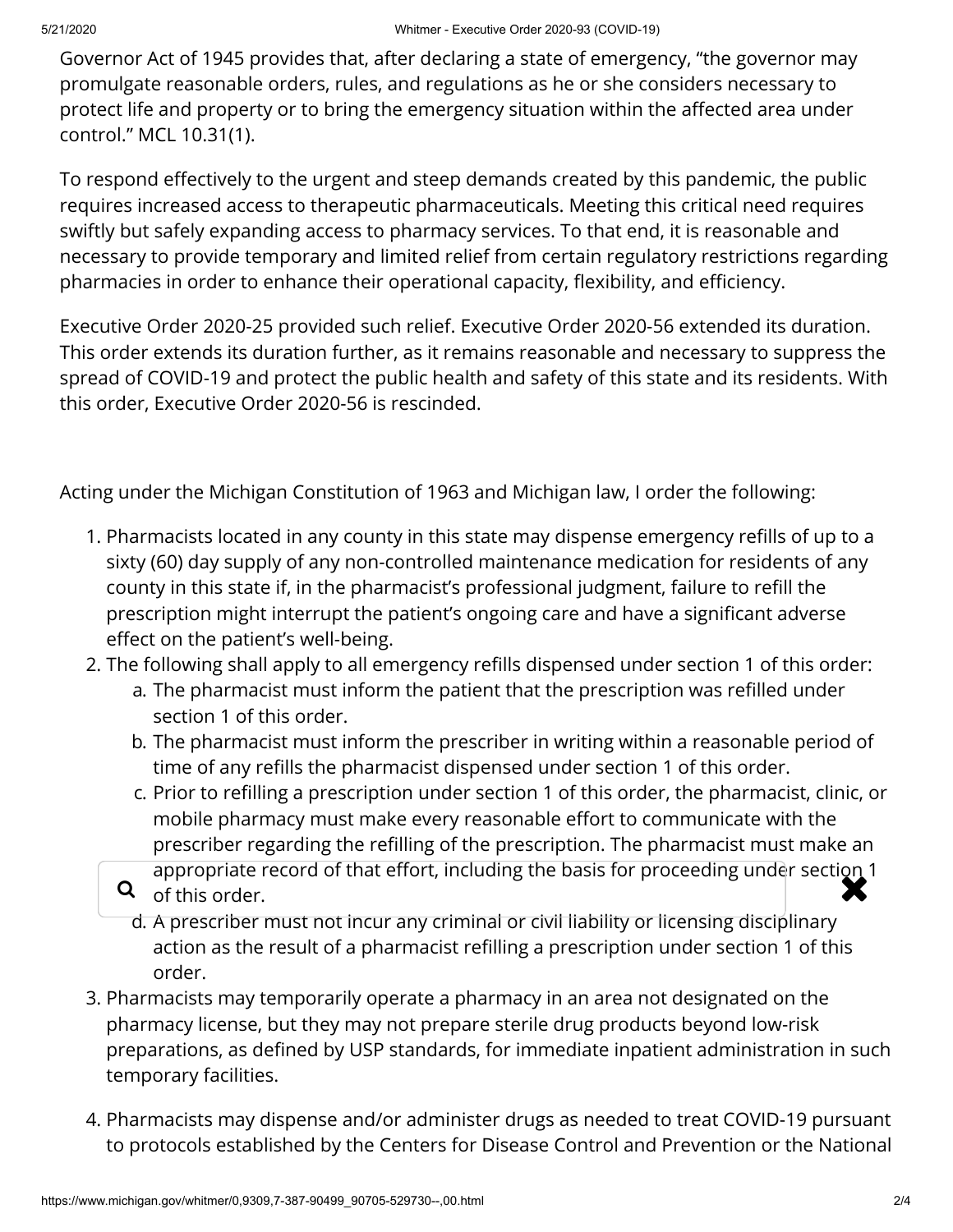Institute of Health, or as determined appropriate by the chief medical executive of the Department of Health and Human Services or her designee.

- 5. Pharmacists may substitute a therapeutically equivalent medication for a medication subject to critical shortages without the authorization of a prescriber. The pharmacist must inform the patient of any such substitution. The pharmacist must inform the prescriber within a reasonable period of time of any prescriptions or refills dispensed under this section. A prescriber must not incur any criminal or civil liability or licensing disciplinary action as the result of a pharmacist filling or refilling a prescription under this section.
- 6. To increase the number of pharmacists who can serve patients during this time of need, preceptors may supervise student pharmacists remotely to fulfill eligibility for licensure and avoid delaying graduation.
- 7. Insurers and health maintenance organizations issuing health insurance or disability insurance policies that provide prescription drug benefits must cover any emergency refills of covered prescription drugs dispensed by a pharmacist under section 1 of this order. Insurers and health maintenance organizations must also allow for early refills of all 30-day or 60-day covered prescription maintenance medications to allow for up to a 90 day supply to be dispensed by a pharmacy, without regard to whether the pharmacy is mail-order or in-person. Insurers and health maintenance organizations may still apply policy or contract provisions governing out-of-network benefits and cost-sharing.
- 8. Pharmacists may supervise pharmacy technicians and other pharmacy staff remotely. Supervision must be conducted through a real-time, continuous audiovisual camera system, capable of allowing the pharmacist to visually identify the markings on tablets and capsules. The pharmacist must have access to all relevant patient information to accomplish the remote supervision and must be available at all times during the supervision to provide real-time patient consultation. A pharmacy technician may not perform sterile or nonsterile compounding without a pharmacist on the premises.
- 9. Pharmacies holding a license, certificate, or other permit in good standing issued by another state must be deemed licensed to do business in this state. These out-of-state another state must be deemed ittensed to do business in this state. These out-or-state<br>li**ce**nsed pharmacies must not deliver controlled substances into this state; must abide by all Michigan regulations applicable to the practice of pharmacy, but need not have a pharmacist-in-charge with a license to practice in Michigan; and must hold a current accreditation from a national organization approved by the Michigan Board of Pharmacy before providing sterile compounding services to patients in this state.
- 10. Wholesale distributors holding a license, certificate, or other permit in good standing issued by another state must be deemed licensed to do business in this state. These outof-state wholesale distributors must not deliver controlled substances into this state and must abide by all Michigan regulations applicable to a Michigan-licensed wholesale distributor.